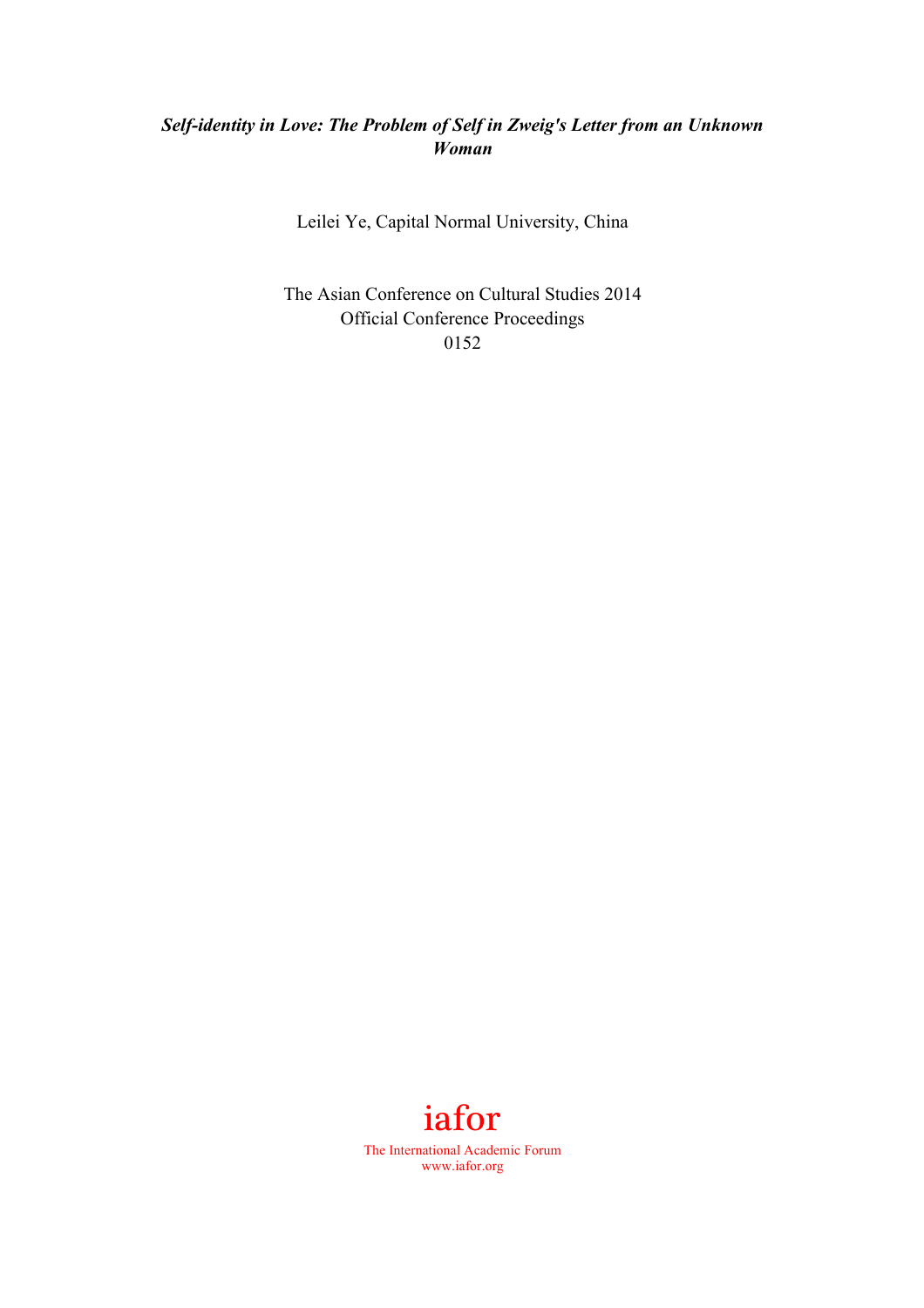The interests of writing this paper stemmed from the reflection on the romantic love. The context of this reflection is not to describe the romantic love in the western world, when it appearing and how it developing, but to demonstrate the idea of love in modern world. In other word, Love seems to be a title, under which, the almost vital ideas, such as the conception of self, in the modern society, links each other closely, and forms to be a picture. In this picture, Love is our starting-point but not our end. I hope that, by analyzing the title love, we could get more sense of these code conceptions which influencing upon our daily life and everyday understanding profoundly. Indeed, the paper here is the tiny fraction of this work, or the first step of this program.

Before making an outline of the paper, it needs to underline that, as the first step, this paper is not a literature critique, though a famous text playing a main role here. By analyzing Zweig's novel, *Letter from an Unknown Woman*, it is to describe how the problem of Self interweaving with the conception of Love. It is the story conceiving a particular situation that preserves the experience in Love without too much abstract analysis. Admittedly, in the sense of analysis, it always leads to a kind of abstraction, if here, we mean not to handle with the priority of subject but to deal with the experience, which means that the rethink to the conception of Love or Self is not to make the ideas to be the moderate-sized specimens of dry goods or the thin concepts, but to be the thick ones.

In this novel, Zweig described a woman who loved the novelist R. and never told him who she is. To R, she is a stranger, an unknown one. And this strangeness is guaranteed on three aspects:

- 1. This woman always hope R to notice and recognize that she is the girl of thirteen.
- 2. The novelist R did not do so from the first to last.
- 3. When R received the letter, the woman had died.

To the aspect 1, the question is why the woman always hope R to recognize her as the girl in thirteen years old? Zweig wrote, "it was then the world began for me"---what does the world here mean? In my opinion, Zweig here took over the tradition of initiation themes from the romantic literature. But the peculiarity of Zweig is that the program of the growth is not from the imperfect personality to the perfect one, but the process from the separation to collision until the conciliation between children's world and the adults' world. The symbol of separation between the two worlds is Love, the secret of the adults, and it was strange to the children. This is also see in the other novels, *Burning Secret(1913)*, *Spring in the Prater*(1900), and so on, even in his autobiography, *the world of yesterday(1942)*. In case that Zweig presented the growth as a child asking the strange world to recognize the existence of herself, the story of Love were not just an event but an incident that occur with self and others. In one word, under the context of the sentence "I Love you", recognization of the self in thirteen is reasonable, the reason is that it is the requirement for the certainty of my existence.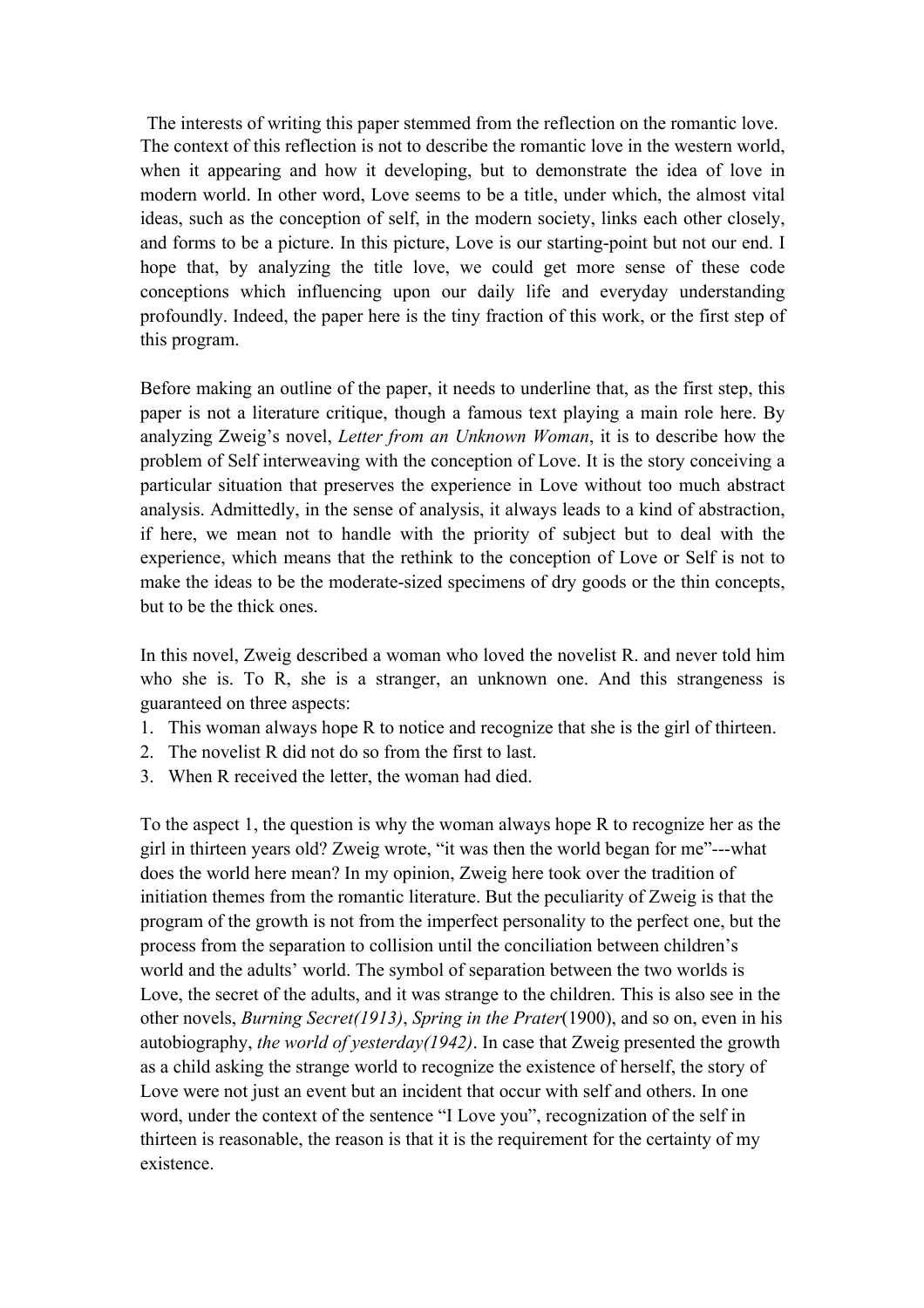This requirement started from the grasp of Zweig to Europe before the First World War, converting optimism to the suspicion that human could establish everything without any others but himself. And this novel, Letter from an Unknown Woman, is the representative work for this period. In this work, Zweig rethinks to the subjectivity of Self, the romanticism holding in esteem, and to the possibility of the spirit completing within itself. The classic comparison is the philosophy of Fichte. He has claimed that the foundation for Knowledge is the certainty of Self. And the other one could go back to Spinoza, he has asserted that the self should be the one that could not depend on any others but itself, because the word "self" signifies self-content, in other word, if the Existenz wanted to have his absolute certainty for his being, it would be the one that identical for itself. This view has developing by Goethe to the slogan of Romantic Love—If I love you, what business is that of yours? However, here, Zweig disagrees with this idea. With the story of this unknown woman, he claims that if I love you, it will be some business with you. This is the reason why the woman eager the novelist R. to recognize her and give her the certainty of her existence. Only within the articulation between the love and her beloved, the Identity of herself would be assured.

But as the aspect 2, why the novelist R does not recognize her? This strangeness is not only for R. but also for the unknown woman herself, since she has lived in the suspension of the meaning to the existence of herself from first to last. even though she has participated in the community, the persons else could not be the other who could be the meaning-giver, only the beloved could be her someone while she could be his someone. The relationship with you and me, due to "I love you", is reasonable. But R does not recognize her, so, which means the relationship is suspicious and they are strange—she is the unknown one to R—and which might cause that the more her requirement for his recognization, the more her anxiety to the indentity of herself. Now we could ask, why she would not to tell him who she is? Zweig gives the reason, the youthful pride, which implies the dilemma that,

- A. The strange world, the adult's world, has opened to the girl when she fell in love with R and she has found she is living in the community and she is not alone, so she wants to the meaning of her existence though the other's recognization.
- B. Her self demands a kind of sufficiency, in sense, which means a kind of privacy.

In this point, not only the woman faces with this dilemma of self-Identity, but the novelist R also does. It is why the woman says they are the same, having "the secret of your existence, this profound cleavage of your two lives." The double character of R represent that in one hand, he is light-hearted and in the other hand, he has a keen sense of responsibility.it is from the characteristic of R that the girl of thirteen identified herself and fell in love with him.

Then, what does the double mean? This is the way that the novelist R might deal with the dilemma of Self. In this way, he divides himself into two parts: a spirit one and a